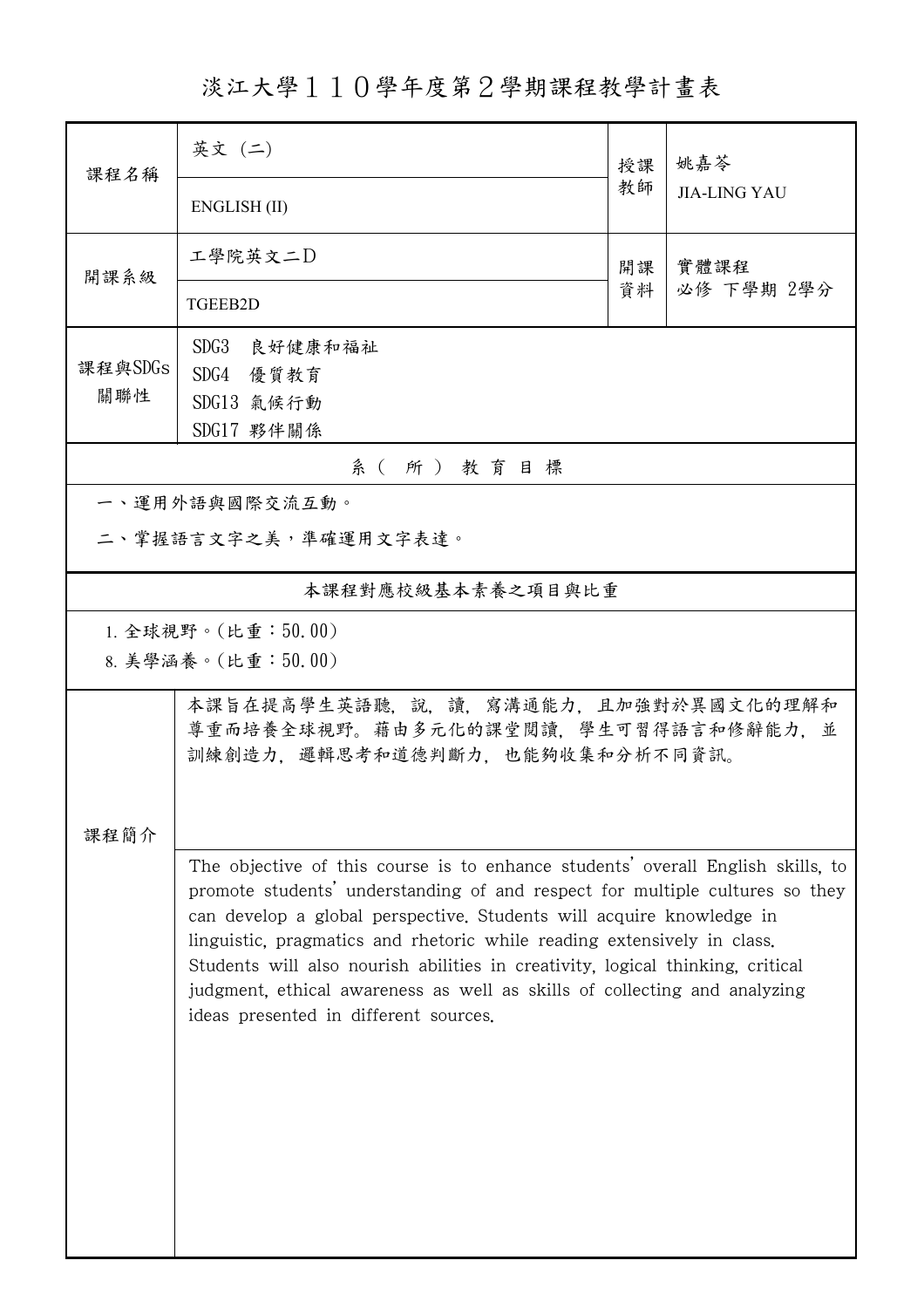## 本課程教學目標與認知、情意、技能目標之對應

將課程教學目標分別對應「認知(Cognitive)」、「情意(Affective)」與「技能(Psychomotor)」 的各目標類型。

一、認知(Cognitive):著重在該科目的事實、概念、程序、後設認知等各類知識之學習。

二、情意(Affective):著重在該科目的興趣、倫理、態度、信念、價值觀等之學習。

三、技能(Psychomotor):著重在該科目的肢體動作或技術操作之學習。

| 序<br>號                      | 教學目標(中文)                     |                               |    | 教學目標(英文)                                                                                                                    |                                  |  |  |
|-----------------------------|------------------------------|-------------------------------|----|-----------------------------------------------------------------------------------------------------------------------------|----------------------------------|--|--|
| $\mathbf{1}$                | 運用英語自我介紹、對話,提出問<br>題或說出感想。   |                               |    | To help students use English to introduce<br>themselves, carry out a conversation, raise questions,<br>or express opinions. |                                  |  |  |
| $\mathcal{D}_{\mathcal{L}}$ | 書寫文法正確的英文句子。                 |                               |    | To teach how to write grammatically correct<br>sentences in English.                                                        |                                  |  |  |
| $\overline{3}$              | 理解英文文章的大意、組織與用<br>字。         |                               |    | To help students understand the main idea.<br>organization, and diction of English texts.                                   |                                  |  |  |
|                             | 教學目標之目標類型、核心能力、基本素養教學方法與評量方式 |                               |    |                                                                                                                             |                                  |  |  |
| 序號                          | 日標類型                         | 院、系 $(\kappa)$<br>核心能力   基本素養 | 校級 | 教學方法                                                                                                                        | 評量方式                             |  |  |
| 1                           | 認知                           |                               | 18 | 講述、討論、實作                                                                                                                    | 討論(含課堂、線<br>上)、實作、報告(含口<br>頭、書面) |  |  |
| 2                           | 認知                           |                               | 8  | 發表、實作                                                                                                                       | 報告(含口頭、書<br>面)、活動參與              |  |  |
| $\overline{3}$              | 認知                           |                               | 8  | 討論                                                                                                                          | 測驗、討論(含課<br>堂、線上)、報告(含口<br>頭、書面) |  |  |
|                             |                              |                               |    | 授課進度表                                                                                                                       |                                  |  |  |
| 週<br>次                      | 日期起訖                         | 內 容 (Subject/Topics)          |    |                                                                                                                             | 備註                               |  |  |
| 1                           | $111/02/21$ ~<br>111/02/25   | Unit 10                       |    |                                                                                                                             |                                  |  |  |
| $\overline{2}$              | $111/02/28$ ~<br>111/03/04   | Unit 5                        |    |                                                                                                                             |                                  |  |  |
| 3                           | $111/03/07$ ~<br>111/03/11   | Unit 5                        |    |                                                                                                                             |                                  |  |  |
| 4                           | $111/03/14$ ~<br>111/03/18   | Unit 5                        |    |                                                                                                                             |                                  |  |  |
| 5                           | $111/03/21$ ~<br>111/03/25   | Unit 6                        |    |                                                                                                                             |                                  |  |  |
| 6                           | $111/03/28$ ~<br>111/04/01   | Spring Break                  |    |                                                                                                                             |                                  |  |  |
| 7                           | $111/04/04$ ~<br>111/04/08   | Unit 6                        |    |                                                                                                                             |                                  |  |  |
| 8                           | $111/04/11$ ~<br>111/04/15   | Unit 6                        |    |                                                                                                                             |                                  |  |  |
|                             |                              |                               |    |                                                                                                                             |                                  |  |  |